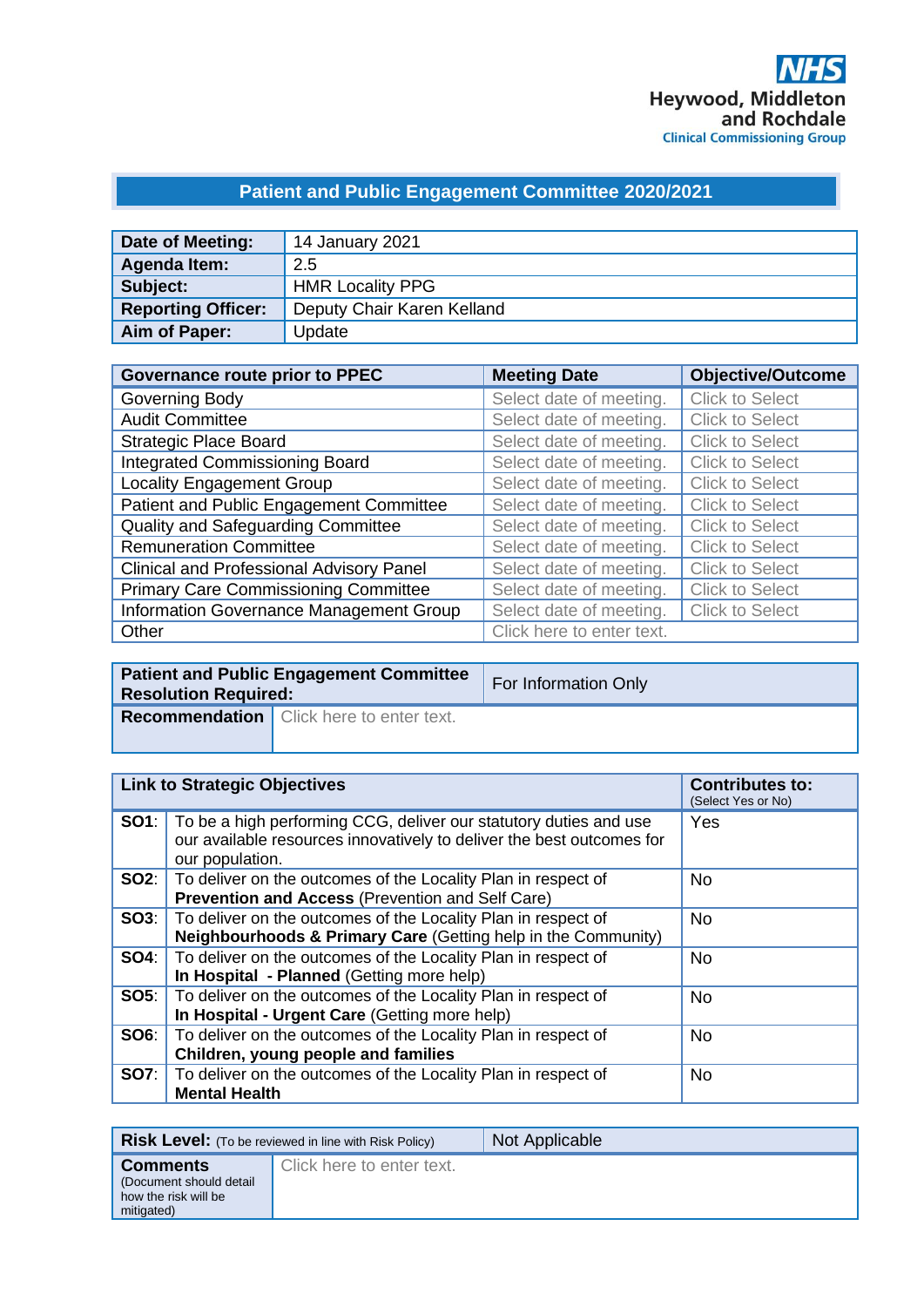| <b>Content Approval/Sign Off:</b>                                 |                |
|-------------------------------------------------------------------|----------------|
| The contents of this paper have been<br>reviewed and approved by: | Not applicable |
| <b>Clinical Content signed off by:</b>                            | Not applicable |
| Financial content signed off by:                                  | Not applicable |

|                                                       | <b>Completed:</b> |
|-------------------------------------------------------|-------------------|
| Clinical Engagement taken place                       | Not Applicable    |
| Patient and Public Involvement                        | Not Applicable    |
| <b>Patient Data Impact Assessment</b>                 | Not Applicable    |
| Equality Analysis / Human Rights Assessment completed | Not Applicable    |

## **Executive Summary**

PPG activity is suspended due to covid. There has been little activity of the HMR Locality Group since the October meeting. Unfortunately, our Chair remains unwell.

## **Patient participation and involvement**

Covid continues to have a significant impact on the activity of the group and its ability to function.

Covid has highlighted that many group members are unable/unwilling to take part in virtual meetings. I am aware that there has been some efforts by members to keep in touch in different surgeries but has not been communicated through the HMR Locality Group. This important means of gathering feedback and communication for patients with their surgeries in terms of quality assurance, especially in the current worrying times, appears largely stalled as usual meetings cannot take place.

My own surgery continues to receive updates from the practise manager with an open invitation to send our feedback to her via email.

The Deputy Chair attended a Teams meeting on November 3<sup>rd</sup> with Kerry Bertram from Action Together, Tracey Coatman from Healthwatch and Phil Burton from HMR CCG (apologies sent) to discuss the development of PPGs. It was a very useful meeting in which discussions highlighted:

- opportunities that might be available to PPG members to support their development and activity such as membership of Action Together.

- the challenges for PPGs within current practises and quality structures in the borough such as achieving joined up care; proactive involvement in service design changes; different purposes of PPGs in individual practises; connectedness to quality mechanisms

- the importance of co-ordinated and collaborative working for the volunteer patient network in terms of achieving a meaningful voice within the quality improvement mechanisms of health and social care services in the borough. It was suggested that PPGs could have:

- input into the development of the Co-operative Engagement Model currently under development
- involvement/membership of the HWR Advisory Board